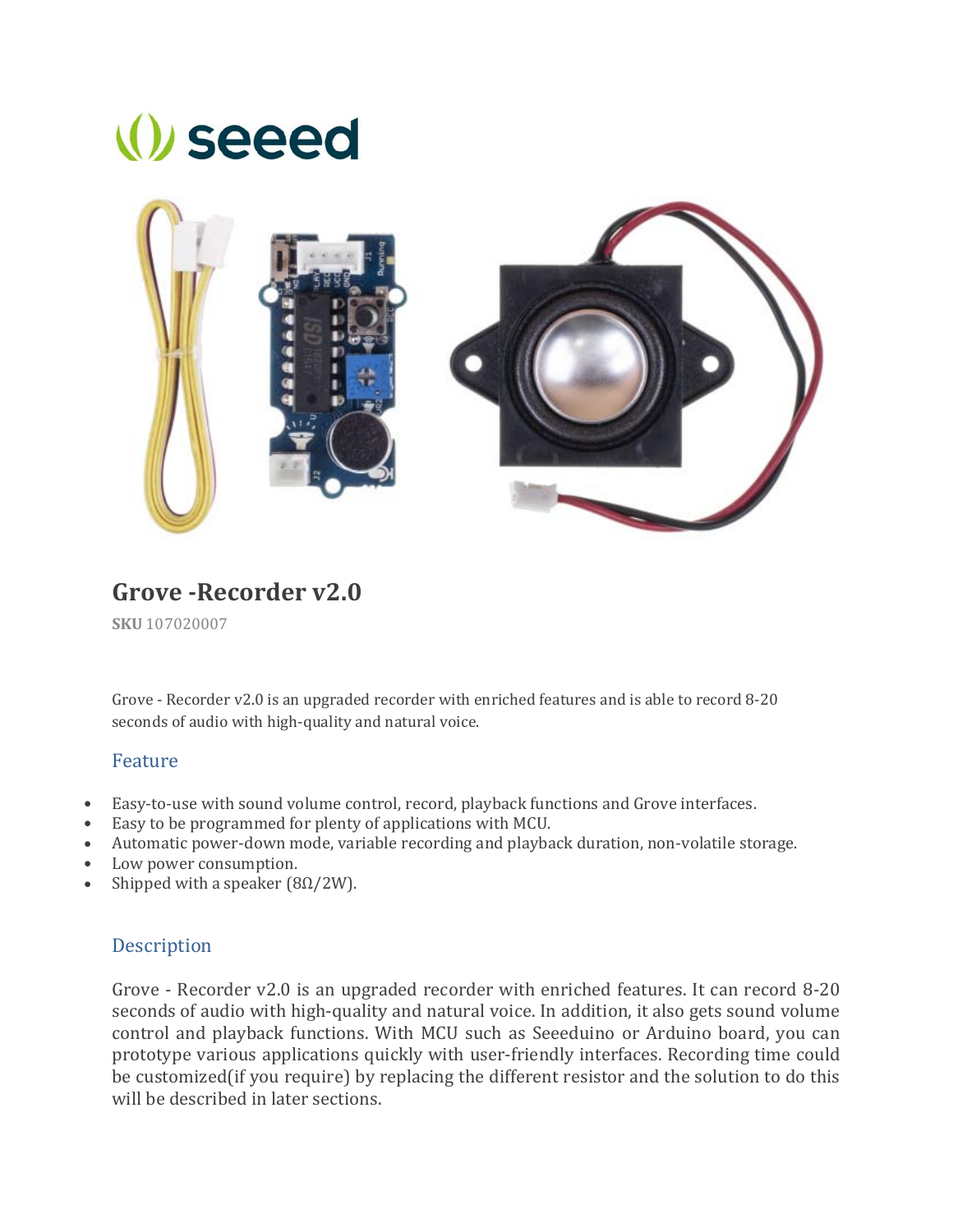# **Note**

Playback duration will be the same with Recording duration as it changes. Different kinds of resistor will lead different Recording duration as the following table shows.

| <b>ROSC</b>      | <b>Duration</b> | <b>Sampling Frequency</b> | <b>Input Bandwidth</b> |
|------------------|-----------------|---------------------------|------------------------|
| $80 K\Omega$     | 8 secs          | 8.0 kHz                   | 3.4 kHz                |
| 100 KΩ (default) | 10 secs         | $6.4$ kHz                 | $2.6$ kHz              |
| $120 K\Omega$    | 12 secs         | 5.3 kHz                   | $2.3$ kHz              |
| $160$ KΩ         | 16 secs         | 4.0 kHz                   | $1.7$ kHz              |
| $200 K\Omega$    | 20 secs         | 3.2 kHz                   | $1.3$ kHz              |

## Application

- Alarms
- Toys
- Short-duration-echo required applications

Part list

1 x Grove - Recorder v2.0 1 x Grove cable 1 x Speaker